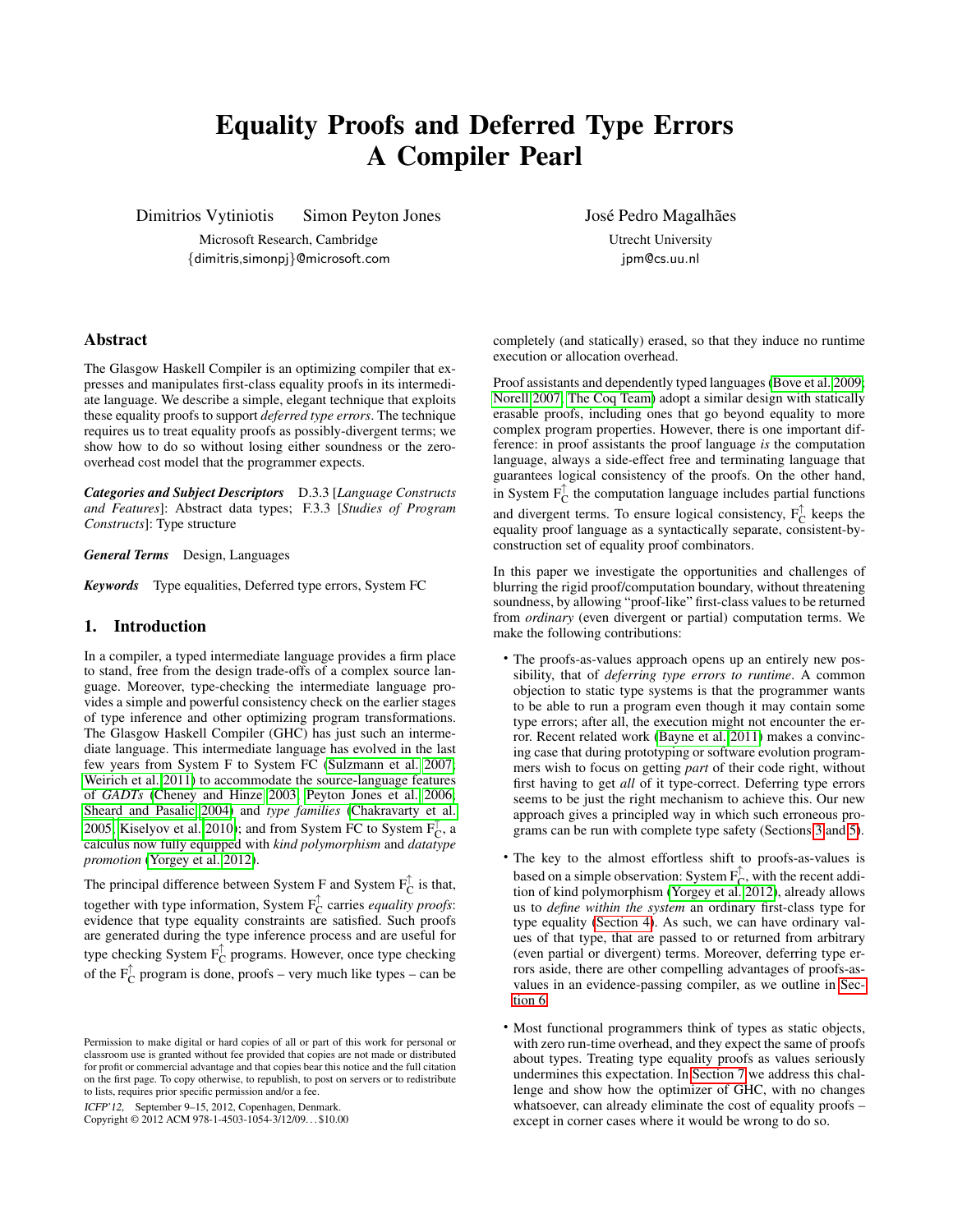Everything we describe is fully implemented. As far as we know, GHC is the first, and only, widely-used optimizing compiler that manipulates first-class proofs. We describe this paper as a "pearl" because it shows a simple and elegant way in which the apparentlyesoteric notion of a "proof object" can be deployed to solve a very practical problem.

## <span id="page-1-2"></span>2. The opportunity: deferring type errors

Suppose you type this Haskell term into the interactive read-evalprint prompt in GHCi:

ghci> fst (True, 'a' && False)

This term does not "go wrong" when evaluated: you might expect to just get back the result *True* from projecting the first component of the pair. But in a statically typed language like Haskell you get the type error:

```
Couldn't match 'Bool' with 'Char'
In the first argument of '(kk)', namely 'a'
```
This behaviour is fine for programs that are (allegedly) finished, but some programmers would much prefer the term to evaluate to *True* when doing exploratory programming. After all, if the error is in a bit of the program that is not executed, it is doing no harm! In particular, when refactoring a large program it is often useful to be able to run parts of the completed program, but type errors prevent that. What we want is to defer type errors until they matter. We have more to say about motivation and related work in [Section 8.](#page-8-0)

As we shall see, System  $F_C^{\uparrow}$  allows us to offer precisely this behaviour, *without giving up type safety*. Here is an interactive session with ghci -fdefer-type-errors:

```
ghci> let foo = (True, 'a' && False)
Warning: Couldn't match 'Bool' with 'Char'
ghci> :type foo
(Bool, Bool)
ghci> fst foo
True
ghci> snd foo
Runtime error: Couldn't match 'Bool' with 'Char'
```
Notice that:

- The definition of *foo* produced a warning (rather than an error), but succeeds in producing an executable binding for *foo*.
- Since type checking of *foo* succeeded it has a type, which can be queried with :type to display its type, (*Bool*,*Bool*).
- The term *fst foo* typechecks fine, *and also runs fine*, returning *True*.
- The term *snd foo* also typechecks fine, and runs; however the evaluation aborts with a runtime error giving *exactly the same error* as the original warning.

That is, the error message is produced lazily, at runtime, when and only when the requirement for *Char* and *Bool* to be the same type is encountered.

## <span id="page-1-1"></span>2.1 How deferring type errors works, informally

GHC's type inference algorithm works in two stages: first we *generate* type constraints, and then we *solve* them [\(Vytiniotis et al.](#page-11-8) [2011\)](#page-11-8). In addition, inference elaborates the Haskell source term to an explicitly typed  $F_C^{\uparrow}$  term, that includes the types and proofs ("evidence" in GHC jargon) computed by the constraint solver.

In the previous example, during type inference for the sub-term 'a' && *False* we generate a type equality constraint, written *Char* ∼ *Bool*. Usually the constraint solver would immediately reject such a constraint as insoluble, but with -fdefer-type-errors we take a different course: we generate "evidence" for *Char* ∼ *Bool*, but ensure that if the (bogus) evidence is ever evaluated it brings the program to a graceful halt. More concretely, here is the  $F_C^{\uparrow}$  term that we generate for *foo*:

*foo* = **let**  $(c : Char ∼ Bool) = error$  "Couldn't..." in (*True*,(*cast* 'a' *c*) && *False*)

The elaborated *foo* contains a lazy binding of an evidence variable *c* of type *Char* ∼ *Bool* to a call to *error*. The latter is a built-in Haskell constant, of type  $\forall a$ . *String*  $\rightarrow a$ , that prints its argument string and brings execution to a halt.

When we evaluate *fst foo* the result is *True*; but if we evaluate *snd foo*, we must evaluate the result of  $(\&\&\&\)$ , which in turn evaluates its first argument, *cast* 'a' *c*. The cast forces evaluation of *c*, and hence triggers the runtime error. Note that the exact placement of coercions, and thus which errors get deferred, depends on the internals of the type inference process; we discuss this in more detail in [Section 5.4.](#page-5-0)

There is something puzzling about binding variable *c* with the type *Char*  $\sim$  *Bool*. The evidence variable *c* is supposed to be bound to a proof witnessing that *Char* and *Bool* are equal types, but is nevertheless bound to just a *term*, and in fact a crashing term, namely *error*! How can we then ensure soundness, and how can we get statically erasable proofs? It turns out that the type *Char* ∼ *Bool* is almost but *not quite* the type of a proof object. To explain how this works, we move on to present some more details on GHC's typed intermediate language, System  $F_C^{\uparrow}$ .

## <span id="page-1-0"></span>3. The  $\mathbf{F}_{\mathbf{C}}^{\uparrow}$  language

System  $F_C^{\uparrow}$  is a polymorphic and explicitly typed language, whose syntax is given in [Figure 1.](#page-2-0) Our presentation closely follows the most recent work on  $\overline{F}_C^{\uparrow}$  [Yorgey et al.](#page-11-5) [\(2012\)](#page-11-5), and we will not repeat operational semantics and type soundness results; instead, we refer the reader to [Yorgey et al.](#page-11-5) [\(2012\)](#page-11-5) for the details.

A quick glance at [Figure 1](#page-2-0) will confirm that the term language *e* is mostly conventional, explicitly-typed, lambda calculus, with letbindings, literals (*l*), data constructors (*K*), and case expressions. In addition, the language includes type *and kind* polymorphism: type ( $Λa:\eta$ .*e*) and kind ( $Λχ.$ *e*) abstractions, and type (*e*  $\phi$ ) and kind (*e* κ) applications, respectively. Some motivation for kind abstractions and applications comes from previous work but, as we shall see in [Section 6.2,](#page-6-1) kind polymorphism will play a key role here as well.

The distinctive feature of  $F_C^{\uparrow}$  is the use of *coercions*, γ. A coercion γ of type τ ∼# ϕ is nothing more than a *proof of type equality* between the types  $\varphi$  and  $\tau$ . Contrary to the notation used in [Section 2.1](#page-1-1) and in previous presentations of System  $F_C^{\uparrow}$  notice that we use symbol  $∼$ # instead of  $∼$  for coercion types, and *Constraint*# rather than *Constraint* for their kind – this is for a good reason that will become evident in [Section 4.2.](#page-3-1)

The term  $(e \triangleright \gamma)$  is a *cast* that converts a term *e* of type  $\tau$  to one of type φ, when  $\gamma$ : τ ~  $\psi$ . Once again, this is deliberately different than the *cast* term that appeared in [Section 2.1,](#page-1-1) as we discuss in [Section 4.2.](#page-3-1) The only other place where a coercion  $\gamma$  may appear in the term language is in an application (*e* γ), so coercions are not first-class values. Dually, one can abstract over such coercions with a coercion abstraction  $λ$ (*c*:τ ∼<sub>#</sub>  $φ$ ) . *e*.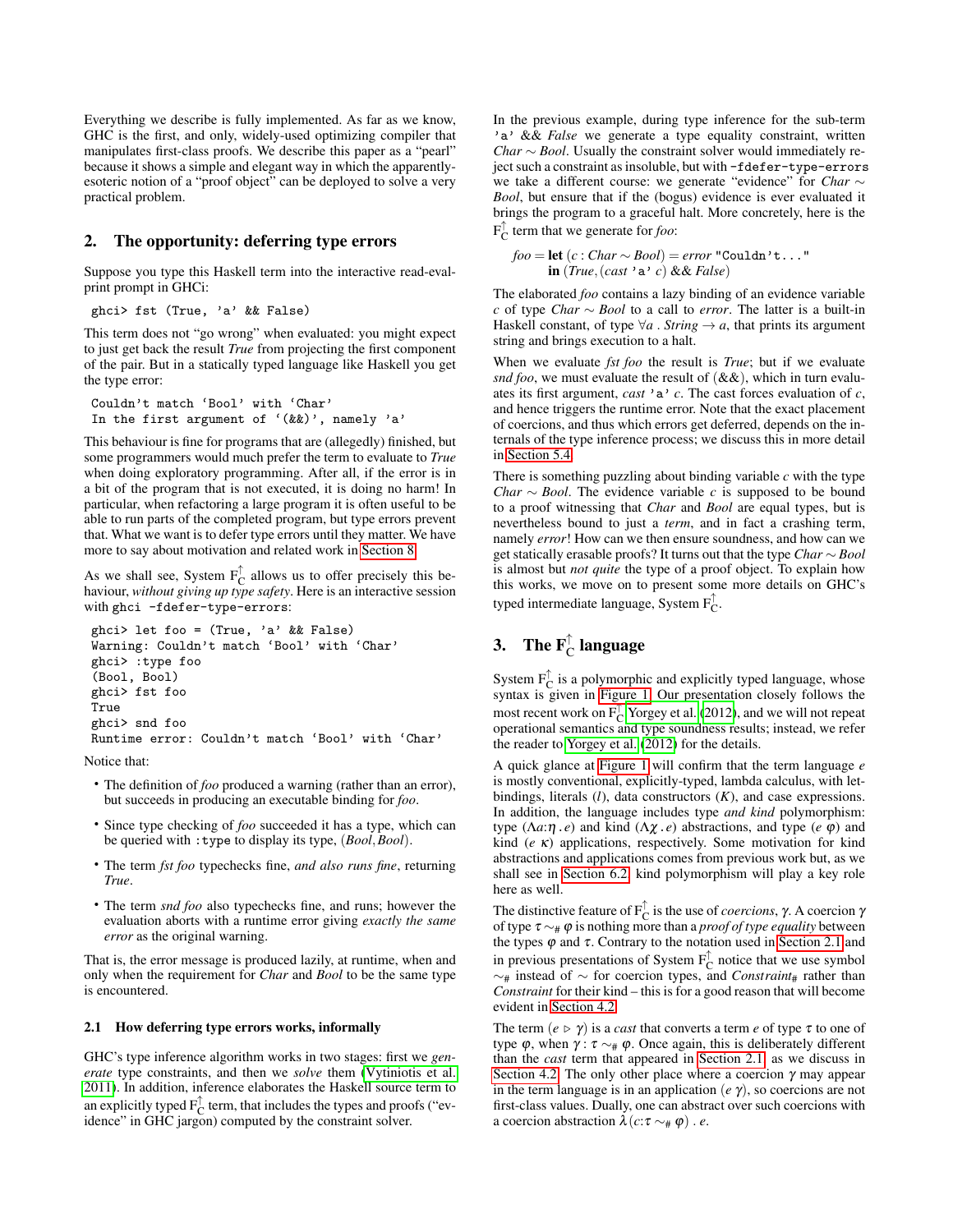<span id="page-2-0"></span>

| Terms                                                                                                 | $e, u$ ::= $x   l   \lambda x : \sigma . e   e u$<br>$\Lambda$ a:η.e   e φ   $\Lambda$ χ.e   e κ<br>$\lambda c{:}\tau . e \mid e \gamma$<br>K   case e of $\overline{p \rightarrow u}$<br>let $x: \tau = e$ in u<br>$e \triangleright \gamma$                                                                             | Type/kind polymorphism<br>Coercion abs/app<br>Cast                                                                          |  |
|-------------------------------------------------------------------------------------------------------|---------------------------------------------------------------------------------------------------------------------------------------------------------------------------------------------------------------------------------------------------------------------------------------------------------------------------|-----------------------------------------------------------------------------------------------------------------------------|--|
| $::=$<br>$\boldsymbol{p}$                                                                             | $K \overline{c:\tau} \overline{x:\tau}$                                                                                                                                                                                                                                                                                   | Patterns                                                                                                                    |  |
| Types<br>$\varphi, \sigma, \tau, \upsilon$                                                            | $\mathrel{\mathop:}=$<br>a<br>Н<br>F<br>$\varphi_1$ $\varphi_2$<br>$\varphi \kappa$<br>$\forall a:\eta \cdot \varphi$<br>$\forall \chi \, . \, \tau$                                                                                                                                                                      | Variables<br>Constants<br>Type functions<br>Application<br>Kind application<br>Polymorphic types<br>Kind-polymorphic types  |  |
| Type constants                                                                                        |                                                                                                                                                                                                                                                                                                                           |                                                                                                                             |  |
| Η                                                                                                     | $\mathrel{\mathop:}=$<br>T<br>$\left(\rightarrow\right)\\ \left(\sim_{\#}\right)$                                                                                                                                                                                                                                         | Datatypes<br>Arrow<br>Primitive equality type                                                                               |  |
| Kinds                                                                                                 |                                                                                                                                                                                                                                                                                                                           |                                                                                                                             |  |
| $\kappa, \eta$                                                                                        | $\begin{array}{cccl} ::= & \chi \mid \star \mid \kappa \rightarrow \kappa \\ &   & \forall \chi \, . \, \kappa \end{array}$<br>$Constant$ #                                                                                                                                                                               | Polymorphic kinds<br>Kind of static proofs                                                                                  |  |
| Coercion values                                                                                       |                                                                                                                                                                                                                                                                                                                           |                                                                                                                             |  |
| $\gamma, \delta$                                                                                      | $::=$<br>$\mathcal{C}$<br>$\gamma_1$ $\gamma_2$<br>$\langle \phi \rangle$<br>$\gamma_1$ ; $\gamma_2$<br>symγ<br>.                                                                                                                                                                                                         | Variables<br>Application<br>Reflexivity<br>Transitivity<br>Symmetry<br>Other coercion forms                                 |  |
| Environments                                                                                          |                                                                                                                                                                                                                                                                                                                           |                                                                                                                             |  |
| $\Gamma, \Delta$<br>bnd                                                                               | $\qquad \qquad ::= \qquad$<br>$\cdot   \Gamma, bnd$<br>$\mathrel{\mathop:}=$<br>χ<br>$a: \eta$<br>$c: \sigma \sim_{\#} \varphi$<br>$x : \sigma$<br>$T:\forall\overline{\chi}\:.\: \overline{\kappa}\to\star$<br>$K:\forall\overline{\chi}\ (\overline{a:\eta_a})\cdot\overline{\tau}\to T\ \overline{\chi}\ \overline{a}$ | Kind variable<br>Type variable<br>Coercion variable<br>Term variable<br>Data type<br>Data constructor<br>Type families etc. |  |
| Notation<br>$T \mathbin{\overline{\kappa}} \overline{\tau}$<br>$\overline{\alpha} \rightarrow \alpha$ | $T \kappa_1 \ldots \kappa_m \tau_1 \ldots \tau_n$<br>≡.<br>$\alpha_1 \rightarrow \ldots \rightarrow \alpha_n \rightarrow \alpha$<br>$\equiv$<br>for $\alpha$ either $\kappa$ or $\tau$                                                                                                                                    |                                                                                                                             |  |
| $\Gamma_0$                                                                                            | Ξ.<br>∍                                                                                                                                                                                                                                                                                                                   | initial (closed) environment<br>$(\sim_{\#}) : \forall \chi \cdot \chi \rightarrow \chi \rightarrow \text{Constraint}_{\#}$ |  |

Figure 1: Syntax of System FC (excerpt)

The syntax of coercions themselves ( $\gamma$  in [Figure 1\)](#page-2-0) includes coercion variables, constructors for reflexivity, transitivity, and symmetry, as well as other constructors (such as lifting type equalities over data constructors) that we do not need to discuss in this paper.

The well-formedness judgement for terms appears in [Figure 2](#page-2-1) and is mostly conventional. In particular, the rules for coercion abstraction and application (ECABS and ECAPP) mirror those for terms (EABS and EAPP). The rule for case expressions (ECASE) is also standard but notice that it allows us to bind coercion variables, as well as term variables, in a pattern.

## 3.1 Types, kinds, and kind polymorphism

The type language of System  $F_C^{\uparrow}$  includes variables and constants, type and kind application, as well as the type of type-polymorphic

<span id="page-2-1"></span>

Figure 2: Well-formed terms

values ( $\forall \alpha$ : $\eta$ . $\varphi$ ) and the type of kind-polymorphic values ( $\forall \chi$ . $\tau$ ). The type constants  $H$  include data constructors  $(T)$ , and the function constructor (→) as well as the equality constructor ( $\sim_{\#}$ ). The well-formedness judgement for types appears in [Figure 3.](#page-3-2)

What should the kind of  $\sim$ # be? We mentioned previously that we would like to classify any type  $\tau \sim_{\#} \sigma$  as having kind *Constraint*#, but the kind of  $\tau$  and  $\sigma$  can be *any* kind whatsoever. This indicates that ∼# should be given the *polymorphic* kind:

## $\forall \chi \cdot \chi \rightarrow \chi \rightarrow$  *Constraint*#

This kind, made valid because the syntax of kinds  $\kappa$  includes kind polymorphism, is recorded in the initial environment  $\Gamma_0$  (bottom of [Figure 1\)](#page-2-0). Well-formedness of kinds ( $\Gamma \not\models \kappa$ ), for this presentation, amounts to well-scoping, so we omit the details from [Figure 3.](#page-3-2) As a convention, we write  $\tau \sim_{\#} \varphi$  to mean  $(\sim_{\#}) \kappa \tau \varphi$  in the rest of this paper, where the kind  $\kappa$  of  $\tau$  and  $\varphi$  is clear from the context.

Finally, notice that well-formed arrow types<sup>[1](#page-2-2)</sup> are allowed to accept an argument which is either *Constraint*# or  $\star$ , to account for coercion or term abstraction, but may only return  $\star$ , hence disallowing any functions to return a value of type  $\tau \sim_{\#} \varphi$ . However, as we will

<span id="page-2-2"></span><sup>&</sup>lt;sup>1</sup> For simplicity of presentation we do not include a binding for  $(\rightarrow)$  in the initial environment  $\Gamma_0$ , hence only allowing fully applied arrow types, unlike Haskell.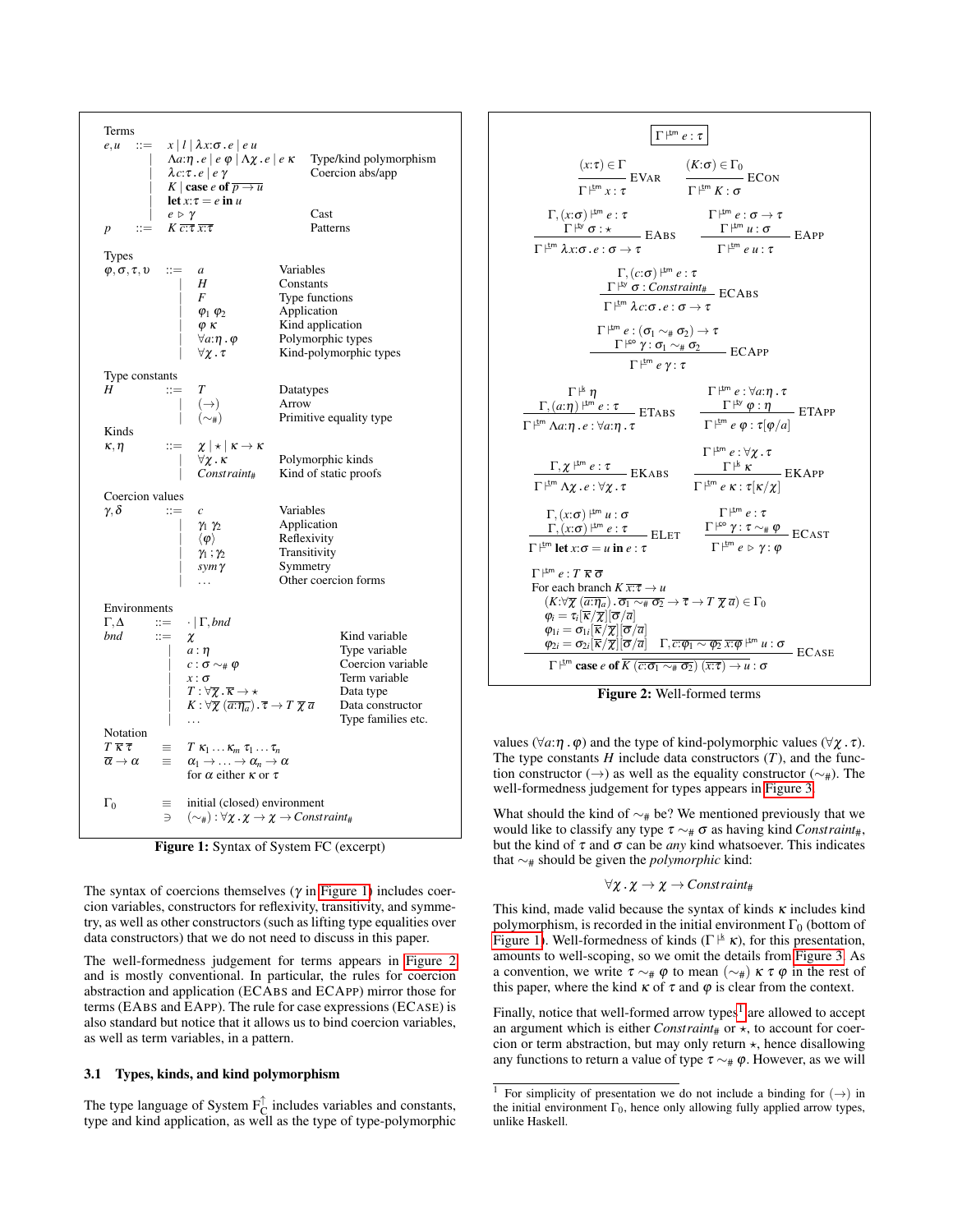<span id="page-3-2"></span>

Figure 3: Well-formed types and coercions

see in [Section 4,](#page-3-0) a function can well return terms *that contain* such coercions.

## <span id="page-3-4"></span>3.2  $\mathbf{F}_{\mathbf{C}}^{\uparrow}$  datatypes with coercions

In  $F_C^{\uparrow}$ , coercions can appear as arguments to data constructors, a feature that is particularly useful for representing generalized algebraic datatypes (GADTs) [\(Peyton Jones et al. 2006\)](#page-11-2). Consider this *source* Haskell program which defines and uses a GADT:

data *T a* where  $T_1$  :: *Int*  $\rightarrow$  *T Int*  $T_2$  ::  $a \rightarrow T a$  $f: T a \rightarrow [a]$  $f(T_1 x) = [x+1]$  $f(T_2 v) = []$  $main = f(T_1 4)$ 

In  $F_C^{\uparrow}$ , we regard the GADT data constructor  $T_I$  as having the type:

$$
T_I: \forall a \,.\,(a \sim_{\#} Int) \rightarrow Int \rightarrow T\,a
$$

So  $T_I$  takes three arguments: a type argument to instantiate  $a$ , a coercion witnessing the equality between *a* and *Int*, and a value of type *Int*. Here is the  $F_C^{\uparrow}$  version of *main*:

*main* = *f Int*  $(T_1 \text{ Int } \langle \text{Int} \rangle 4)$ 

The coercion argument has kind *Int* ∼# *Int*, for which the evidence is just  $\langle Int \rangle$  (reflexivity). Similarly, pattern-matching on  $T_I$  binds two variables: a coercion variable, and a term variable. Here is the  $F_C^{\uparrow}$  elaboration of function *f*:

$$
f = \Lambda(a : \star) \cdot \lambda(x : T a).
$$
  
**case** x **of**  

$$
T_I (c : a \sim \star Int) (n : Int)
$$

$$
\rightarrow (Cons (n + 1) Nil) \triangleright sym [c]
$$

$$
T_2 v \rightarrow Nil
$$

The cast converts the type of the result from  $[Int]$  to  $[a]^2$  $[a]^2$ . The coercion *sym*  $[c]$  is evidence for (or a proof of) the equality of these types, lifting *c* (of type  $a \sim_{\#} Int$ ) over lists ([*c*], of type [ $a \sim_{\#} [Int]$ ), before applying symmetry. We urge the reader to consult [Sulzmann](#page-11-0) [et al.](#page-11-0) [\(2007\)](#page-11-0) and [Weirich et al.](#page-11-1) [\(2011\)](#page-11-1) for more examples and intuition.

A final remark: we will be presenting and discussing a number of  $F_C^{\uparrow}$  programs in the rest of the paper. For readability purposes we will sometimes omit type or kind applications in  $F_C^{\uparrow}$  terms when these types or kinds are obvious from the context, making the syntax appear less verbose.

## <span id="page-3-0"></span>4. Two forms of equality

In [Section 2](#page-1-2) we sketched how to use type-equality evidence to support deferred type errors, using  $\sigma \sim \tau$  as the type of equality evidence. Then in [Section 3](#page-1-0) we introduced our intermediate language, System  $\overline{F}_C^{\uparrow}$ , in which explicit coercions of type  $\sigma \sim_{\#} \tau$  represent evidence for the equality of two types. The distinction between (∼) and  $(\sim_{\#})$  is crucial: it allows us to to marry a sound, erasable language of proofs with the potentially-unsound ability to have terms that compute proofs, as we discuss in this section.

## 4.1 The tension

Types have a very valuable property that programmers take for granted: they give strong static guarantees, but they carry *no runtime overhead*. This zero-overhead guarantee is formally justified by an *erasure* property: we can erase all the types before running the program, without changing the result.

Can we offer a similar guarantee for coercions? Yes, we can. System  $F_C^{\uparrow}$  is carefully designed so that coercion abstractions, coercion applications, and casts, are all statically erasable, just like type abstractions and applications.

But this statement is manifestly in tension with our approach to deferred type errors. Consider once more the  $F_C^{\uparrow}$  term

let 
$$
(c: Char \sim Bool) = error
$$
 "Couldn't match..."  
in *snd* (*True*, (*cast* 'a' c) && *False*)

Obviously we cannot erase the binding of *c* and the cast, leaving *snd* (*True*,'a' && *False*), because the latter will crash. So it seems that insisting on complete erasure of equalities kills the idea of deferring type errors stone dead!

## <span id="page-3-1"></span>4.2 The two equalities

We now present our resolution of this tension. We have carefully maintained a distinction between

- ( $\sim_{\#}$ ), the type of primitive coercions  $\gamma$  in  $F_C^{\uparrow}$ , which are fully erasable, and
- (∼), type of evidence generated by the type inference engine, which cannot be erased.

However  $(\sim)$  is not some magical built-in device. Rather, we can define it as a perfectly ordinary GADT (like the one we have already seen in Section [3.2\)](#page-3-4), thus:

data *a* ∼ *b* where  $Eq_{\#}$  ::  $(a \sim_{\#} b) \rightarrow a \sim b$ 

<span id="page-3-3"></span><sup>&</sup>lt;sup>2</sup> We informally use Haskell's notation  $[\tau]$  for the type list of  $\tau$ , and *Cons* and *Nil* as its constructors.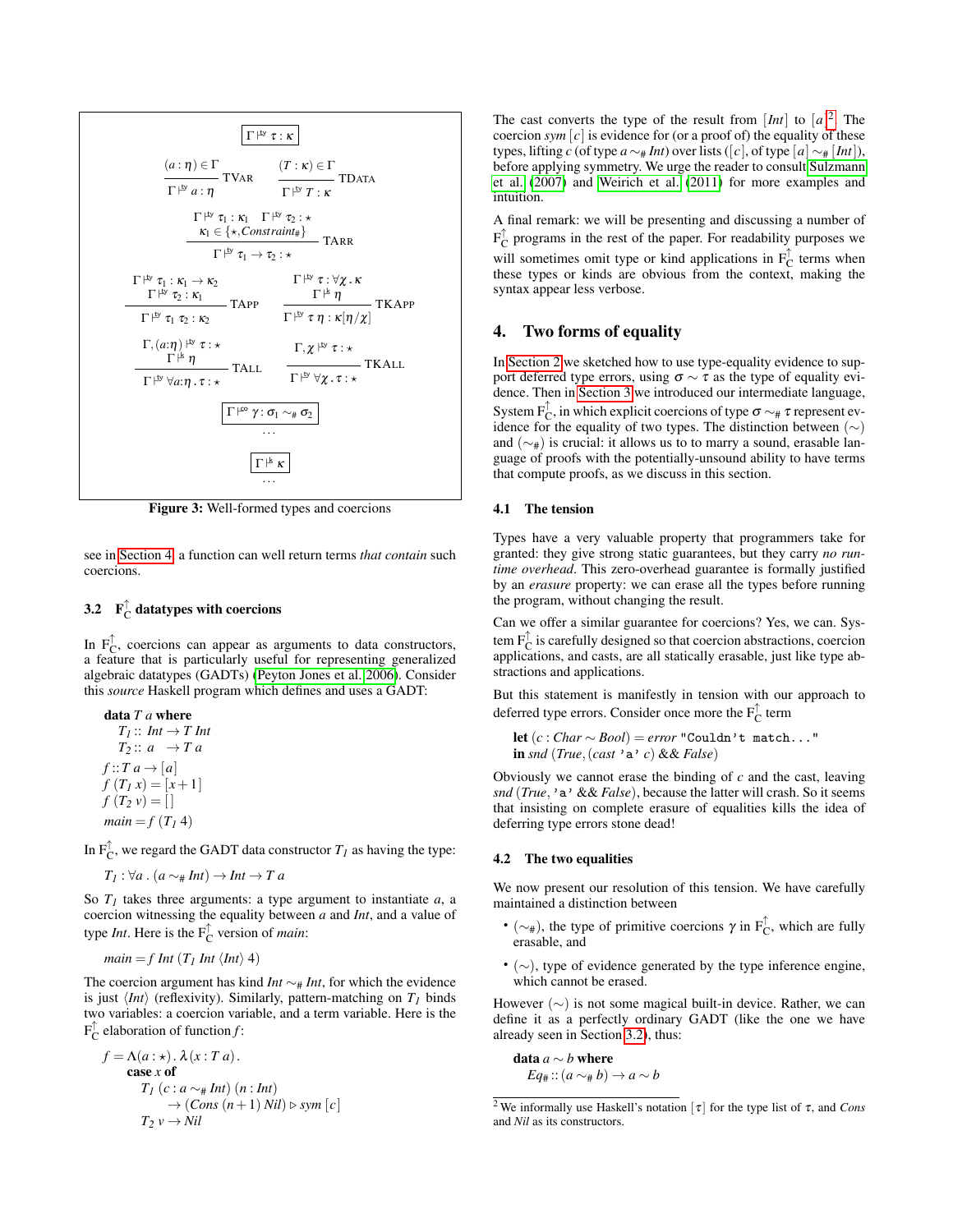This definition introduces a new algebraic data type constructor (∼), belonging in the *T* syntactic category of [Figure 1.](#page-2-0) It has exactly one data constructor  $Eq<sub>#</sub>$ , whose (important) argument is a *static equality proof*. Readers familiar with proof assistants or type theory will immediately recognize in the definition of (∼) the type used traditionally in such systems to internalize *definitional equality* as a type (e.g. refl\_equal in Coq).

Like ( $\sim_{#}$ ), the data type ( $\sim$ ) is polymorphically kinded:

$$
\sim :\forall \chi \cdot \chi \rightarrow \chi \rightarrow \star
$$
  
\n
$$
Eq_{\#}: \forall \chi \cdot \forall (a : \chi) (b : \chi) \cdot (a \sim_{\#} b) \rightarrow (a \sim b)
$$

As with  $\tau \sim_{\#} \sigma$  we usually omit the kind application in  $\tau \sim \sigma$  as a syntactic convenience.

The key point is that if  $\gamma : \sigma \sim_{\#} \tau$ , then a value  $Eq_{\#} \gamma$  is an ordinary term, built with the data constructor  $Eq<sub>#</sub>$ , and having type σ ∼ τ. Given the GADT (∼) we can define the function *cast* that takes such a term-level equality witness and casts a value between equivalent types:

cast: 
$$
\forall (a b : \star) . a \rightarrow (a \sim b) \rightarrow b
$$
  
cast =  $\Lambda(a b : \star) . \lambda(x : a) . \lambda (eq : a \sim b)$ .  
case eq of Eq#  $(c : a \sim_{\#} b) \rightarrow x \triangleright c$ 

Each use of *cast* forces evaluation of the coercion, *via* the case expression and, in the case of a deferred type error, that is what triggers the runtime failure.

Just as *cast* is a lifted version of  $\triangleright$ , we can lift all the coercion combinators from the  $(\sim_{\#})$  type to  $(\sim)$ . For example:

$$
mkRef!::\forall \chi \cdot \forall (a:\chi) \cdot a \sim a
$$
  

$$
mkRef! = \Lambda \chi \cdot \Lambda(a:\chi) \cdot Eq_{\#} \chi a a \langle a \rangle
$$
  

$$
mkSym::\forall \chi \cdot \forall (a b:\chi) \cdot (a \sim b) \rightarrow (b \sim a)
$$
  

$$
mkSym = \Lambda \chi \cdot \Lambda(a b:\chi) \cdot \lambda(c:a \sim b).
$$
  
**case** c **of** Eq<sub>#</sub> c  $\rightarrow Eq_{\#} \chi b a (sym c)$ 

The relationship between ( $\sim$ ) and ( $\sim$ #) is closely analogous to that between *Int* and *Int*#, described twenty years ago in our implementation of arithmetic in GHC [\(Peyton Jones and Launchbury 1991\)](#page-11-9). Concretely, here is GHC's implementation of addition on *Int*:

**data** 
$$
Int = I_{\#} Int_{\#}
$$
\n $plusInt :: Int \rightarrow Int \rightarrow Int$ \n $plusInt x y = \text{case } x \text{ of } I_{\#} x' \rightarrow$ \n $\text{case } y \text{ of } I_{\#} y' \rightarrow I_{\#} (x' +_{\#} y')$ 

An *Int* is an ordinary algebraic data type with a single constructor  $I_{\#}$  (the '#' is not special; it is just part of the constructor name). This constructor has a single argument, of type *Int*#, which is the type of *unboxed integers*, a honest-to-goodness 32-bit integer value just like C's *int*. Finally  $(+)$  is the machine 32-bit addition instruction. We may summarise the relationships thus:

- A value of type *Int*, or  $\sigma \sim \tau$ , is always heap-allocated; it is always represented by a pointer to the heap-allocated object; and the object can be a thunk.
- A value of type *Int*#, or  $\sigma \sim$  *π τ* is never heap-allocated; and it cannot be a thunk. There is no bottom value of type *Int*#, or σ ∼# τ; we say that they are *unlifted types*.
- The *plusInt* function lifts the primitive addition  $+_{\#}$  from *Int*# to *Int*, by explicitly evaluating and unboxing its arguments; and the function *mkSym* works in just the same way.

The main difference between *Int*# and  $a \sim_{\#} b$  is that the fomer is represented by a 32-bit unboxed value, whereas the latter has a structure that is *irrelevant* for the execution of a program, and can be represented by a zero-bit value, or entirely erased — it comes to the same thing in the end.

## <span id="page-4-0"></span>5. Type inference and deferral of type errors

With  $F_C^{\uparrow}$  in hand we can now explain in more detail the mechanism of deferring type errors. We begin by sketching a little more about the type inference process.

## <span id="page-4-2"></span>5.1 Type inference by constraint generation

GHC's type inference algorithm works in two stages [\(Vytiniotis](#page-11-8) [et al. 2011\)](#page-11-8):

- Step 1: traverse the syntax tree of the input Haskell term, generating *type constraints* together with an *elaborated term*[3](#page-4-1) in System  $\overrightarrow{F_C}$ .
- Step 2: solve the constraints, creating  $F_C^{\uparrow}$  bindings that give evidence for the solution.

For example, consider the term *show xs*, where *xs* : [*Int*], and *show* :  $\forall a$ . *Show*  $a \Rightarrow a \rightarrow$  *String*. In Step 1 we generate:

> Elaborated term: *show* [*Int*] *d<sup>6</sup> xs* Constraint: *d<sup>6</sup>* : *Show* [*Int*]

The elaborated term looks much like the original except that *show* is now applied to a *type argument* [*Int*] (corresponding to the " $\forall a$ " in *show*'s type) and an *evidence argument d<sup>6</sup>* (corresponding to the "*Show a*  $\Rightarrow$ " in its type). The constraint is given a fresh name,  $d<sub>6</sub>$  in this example, which is mentioned in the elaborated term. Afficionados of Haskell's type-class system will recognise *d<sup>6</sup>* as *show*'s dictionary argument: it is simply a tuple of functions, the methods of the *Show* class.

When Step 1 is complete, the constraint solver solves the generated constraints, producing *evidence bindings*:

*d<sup>6</sup>* : *Show* [*Int*] = \$*dShowList Int* \$*dShowInt*

Here the solver has constructed a dictionary for *Show* [*Int*], using the dictionary-construction functions that arise from the instance declarations of the class *Show*:

> \$*dShowInt* : *Show Int*  $\text{\$dShowList} : \forall a \text{ .} Show a \rightarrow Show [a]$

Finally, the evidence bindings are wrapped around the term in a let to make an executable term:

let *d<sup>6</sup>* = \$*dShowList Int* \$*dShowInt* in *show* [*Int*]  $d_6$  *xs* 

#### 5.2 Equality constraints

This is all quite conventional. Somewhat less conventionally (but following the French school of type inference (Pottier and Rémy [2005\)](#page-11-10)) GHC generates *equality constraints* as well as type-class constraints. We simplified the *show* example; in reality GHC generates the following:

Elaborated term: *show* 
$$
\alpha d_6
$$
 (*cast xs c5*)  
Constraints:  $d_6$  : *Show*  $\alpha$   
 $c_5$  : [*Int*] ~  $\alpha$ 

When instantiating *show*'s type in Step 1, the constraint generator does not yet know that it will be applied to the type [*Int*], so instead it creates a fresh unification variable  $\alpha$ , and uses that to instantiate *show*'s type. Later, when checking *show*'s argument *x*, it must ensure that *show*'s argument type  $\alpha$  is equal to the actual type of *xs*, namely [*Int*]. It ensures this (eventual) equality by generating

<span id="page-4-1"></span><sup>&</sup>lt;sup>3</sup> In reality we first generate an elaborated term by decorating the Haskell source term, and *then* desugar it, but we will ignore that extra step here.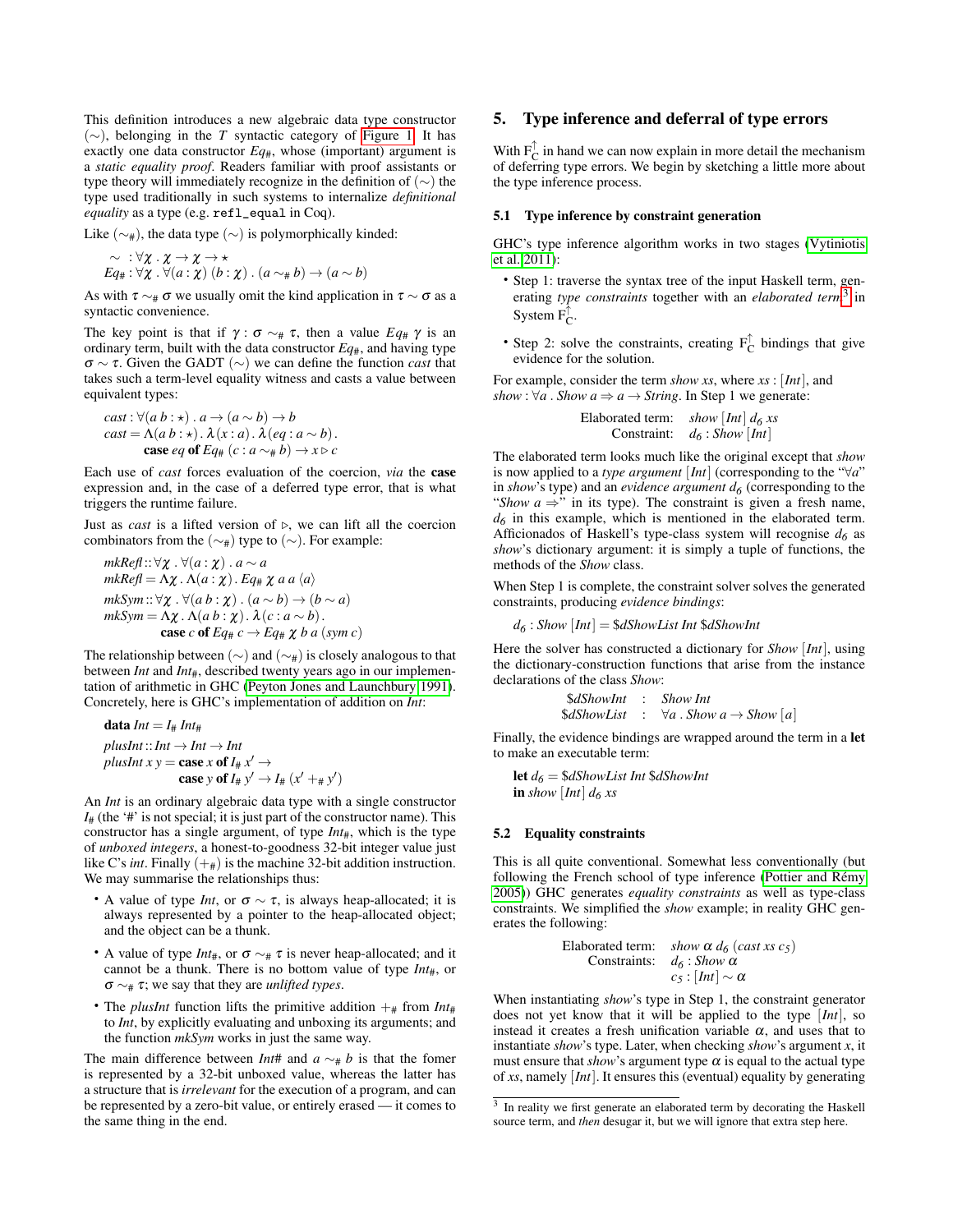an *equality constraint*  $c_5$  : [*Int*]  $\sim \alpha$ , again with an arbitrary fresh name  $c<sub>5</sub>$  which names the evidence for the equality. Lastly, in the elaborated term, we use the cast term *cast xs c<sub>5</sub>* to convert *xs* into a term of type  $\alpha$ . Notice that *c*<sup>*5*</sup>'s type [*Int*] ~  $\alpha$  uses the boxed equality ( $\sim$ ) rather than the primitive  $F_C^{\uparrow}$  equality ( $\sim$ #) [\(Section 4.2\)](#page-3-1).

In Step 2, the constraint solver has a little extra work to do: as well as solving the constraints and giving bindings for the evidence variables, it must also produce bindings for the unification variables. In our running example, the solution to the constraints looks like this:

$$
\alpha = [Int]
$$
  
\n
$$
c_5 : [Int] \sim \alpha = mkRef [Int]
$$
  
\n
$$
d_6 : Show [Int] = $dShowW list Int $dShowInt
$$

The solver decided to eliminate  $\alpha$  by substituting [*Int*] for  $\alpha$ , the first of the above bindings. The equality  $c<sub>5</sub>$  now witnesses the vacuous equality  $[Int] \sim [Int]$ , but it must still be given a binding, here *mkRefl* [*Int*]. (Recall that *mkRefl* was introduced in [Section 4.2.](#page-3-1))

Actually, as a matter of efficiency, in our real implementation the constraint generator solves many simple and immediately-soluble equalities (such as  $\alpha \sim [Int]$ ) "on the fly" using a standard unification algorithm, rather than generating an equality constraint to be solved later. But that is a mere implementation matter; the implementation remains faithful to the semantics of generate-and-solve. Moreover, it certainly cannot solve *all* equalities in this way, because of GADTs and type families [\(Vytiniotis et al. 2011\)](#page-11-8).

## <span id="page-5-1"></span>5.3 Deferring type errors made easy

In a system generating equality proofs using the  $(\sim)$  datatype, which has values that can be inhabited by ordinary terms, it is delightfully easy to support deferred type errors. During constraint generation, we generate a type-equality constraint *even for unifications that are manifestly insoluble*. During constraint solving, instead of emitting an error message when we encounter an insoluble constraint, we emit a warning, and create a value binding for the constraint variable, which binds it to a call to *error*, applied to the error message string that would otherwise have been emitted at compile time. And that's all there is to it.

It is worth noting several features of this implementation technique:

• Each  $F_C^{\uparrow}$  term given above *is a well-typed*  $F_C^{\uparrow}$  term, even though some are generated from a type-incorrect Haskell term. Of course it can fail at run-time, but it does so in a civilized way, by raising an exception, not by causing a segmentation fault, or performing  $(x\&\)$  of a character and a boolean. You might consider that a program that fails at runtime in this way is not well-typed, in Milner's sense of "well typed programs do not go wrong". But Haskell programs can *already* "go wrong" in this way — consider (*head* [ ]) for example — so matters are certainly no worse than in the base language.

In short, *we have merely deferred the type errors to runtime; we have not ignored them!*

- Deferring type errors is not restricted to interpreted expressions typed at the interactive GHCi prompt. You can compile any module with -fdefer-type-errors and GHC will produce a compiled binary, which can be linked and run.
- There is no reflection involved, nor run-time type checking. Indeed there is no runtime overhead whatsoever: the program runs at full speed unless it reaches the point where a runtime error is signalled, in which case it halts. (This claim assumes the optimisations described in [Section 7.](#page-7-0))

• The technique makes elegant use of laziness. In a call-by-value language, a strict binding of *c* in [Section 2.1](#page-1-1) would be evaluated by the call *fst foo*, or even when *foo* is bound, and it would obviate the entire exercise if that evaluation triggered the runtime error! Nevertheless, the idea can readily be adapted for call-byvalue, by simply making  $(∼)$  into a sum type:

data *a* ∼ *b* where *Eq*# ::  $(a \sim_{#} b) \rightarrow a \sim b$ *Error*:: *String*  $\rightarrow$  *a*  $\sim$  *b* 

Now, the "evidence" for an erroneous type constraint would be an *Error* value, and evaluating that is fine. We simply need to adjust *cast* to deal with the *Error* case:

 $cast = \Lambda(a b : \star) . \lambda(x : a) . \lambda(eq : a \sim b).$ case *eq* of  $Eq_{\#}(c: a \sim_{\#} b) \rightarrow x \triangleright c$ *Error s* → *error s*

- The technique works uniformly for *all* type constraints, not only for equality ones. For example, in [Section 5.1,](#page-4-2) suppose there was no instance for *Show* [*Int*]. Then the constraint  $d_6$ : *Show* [*Int*] would be insoluble, so again we can simply emit a warning and bind  $d_6$  to an error thunk. Any program that needs the evidence for  $d_6$  will now fail; those that don't, won't.
- We can defer all *type* errors in terms, but not *kind* errors in types. For example, consider

 $data T = MkT$  (*Int Int*)  $f$   $(MkT x) = x$ 

The type *Int Int* simply does not make sense – applying *Int* to *Int* is a kind error, and we do not have a convenient way to defer *kind* errors, only type errors.

## <span id="page-5-0"></span>5.4 The placement of errors

Since many different parts of a program may contribute to a type error, there may be some non-determinism about *how delayed* a deferred type error will be. Suppose that  $upper : [Char] \rightarrow [Char]$ , and consider the term:

*upper* [*True*,'a']

There are two type incompatibilities here. First, the boolean *True* and character 'a' cannot be in the same list. Second, the function *upper* expects a list of characters but is given a list with a boolean in it. Here is one possible elaboration:

> Elaborated term: *upper*  $[cast True c_7, 'a']$ Constraints: *c<sup>7</sup>* : *Bool* ∼ *Char*

But the program could also be elaborated in another way:

Elaborated term: *upper* (cast [True, cast 'a' cs] cs)

\nConstraints: 
$$
c_8 : Char \sim Bool
$$

\n $c_9 : [Bool] \sim [Char]$ 

In this case, type inference has cast 'a' to *Bool* using *c8*, so that it can join *True* to form a list of *Bool*; and then cast the list [*Bool*] to [*Char*] using *c<sup>9</sup>* to make it compatible with *upper*. The two elaborated programs have slightly different runtime behaviour. If the term is bound to *tm*, then *head* (*tail tm*) will run successfully (returning 'A') in the first elaboration, but fail with a runtime error in the second.

We might hope that the type inference engine inserts as few casts as possible, and that it does so as near to the usage site as possible. In fact this turns out to be the case, because the type inference engine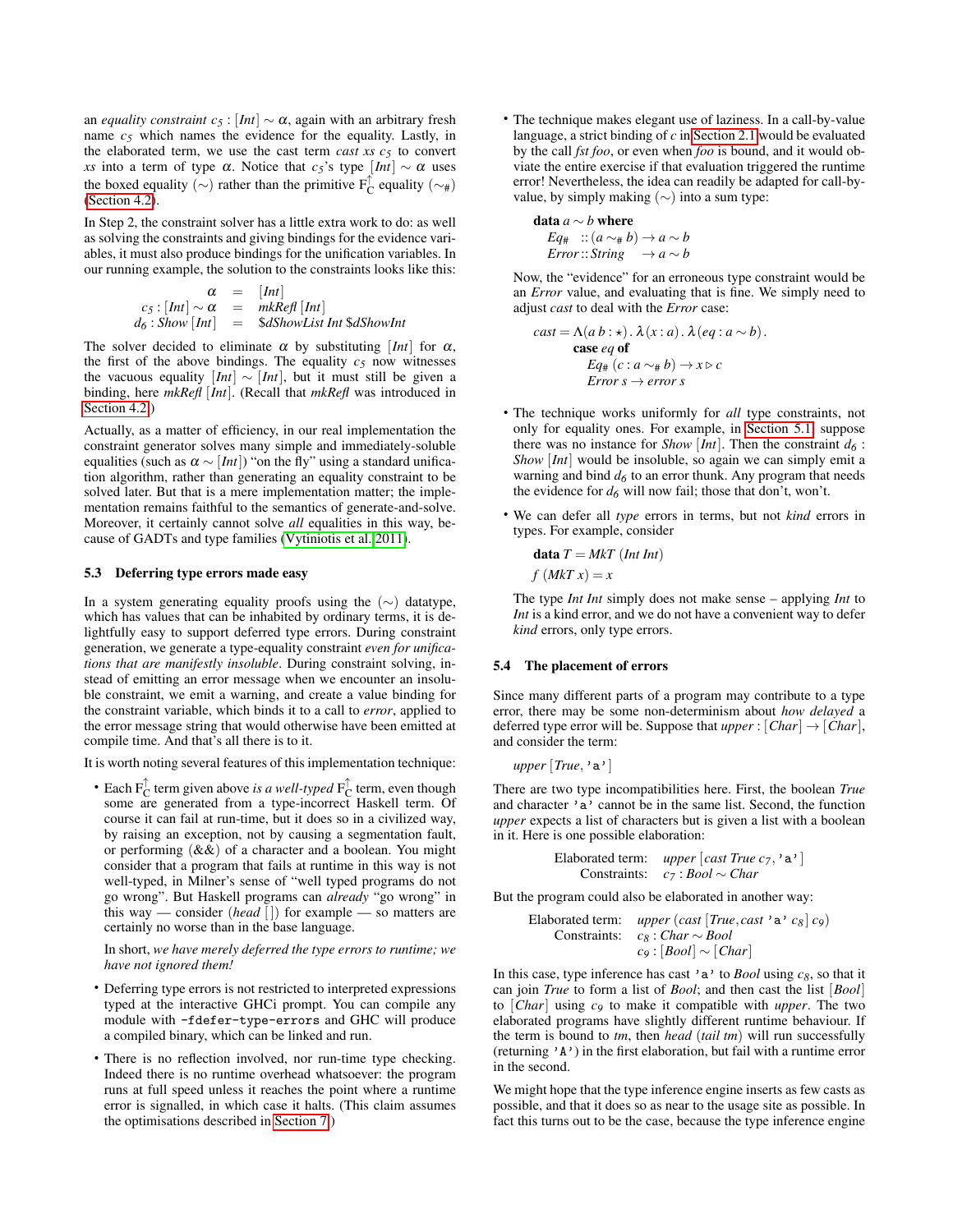uses the (known) type of *upper* to type-check its argument, expecting the result to be of type [*Char*]. This idea of "pushing down" the expected type into an expression, sometimes called *bidirectional* or *local* type inference [\(Pierce and Turner 2000\)](#page-11-11), is already implemented in GHC to improve the quality of error messages; see [Peyton Jones et al.](#page-11-12) [\(2007,](#page-11-12) Section 5.4) for details. Although it is a heuristic, and not a formal guarantee, the mechanism localises the casts very nicely in practice.

Nevertheless, the bottom line is that the dynamic semantics of a type-incorrect program depends on hard-to-specify implementation details of the type inference algorithm. That sounds bad! But we feel quite relaxed about it:

- The issue arises only for programs that contain errors. Type correct programs have their usually fully-specified semantics.
- Regardless of the precise placement of coercions, the elaborated program is type correct. This is not a soundness issue.
- The imprecision of dynamic semantics is no greater a shortcoming than the lack of a formal specification of the precise type error message(s) produced by a conventional type inference engine for a type-incorrect program. And yet no compiler or paper known to us gives a formal specification of what type errors are produced for a type-incorrect program.

That said, it is interesting to reflect on approaches that might tighten up the specification, and we do so in [Section 9.](#page-9-0)

#### 5.5 Summary

There are many reasons why evidence-based type elaboration, using constraint generation and subsequent constraint solving, is desirable [\(Vytiniotis et al. 2011\)](#page-11-8):

- It is *expressive*, readily accommodating Haskell's type classes, implicit parameters, and type families.
- It is *modular*. The constraint *generator* accepts a very large input language (all of Haskell), so it has many cases, but each case is very simple. In contrast, the constraint *solver* accepts a very small input language (the syntax of constraints) but embodies a complex solving algorithm. Keeping the two separate is incredibly wonderful.
- It is *robust*: for example it does not matter whether the constraint generator traverses the term left-to-right or right-to-left: the resulting constraint is the same either way.
- Neither the constraint generator nor the solver need be trusted; a very simple, independent checker can type-check the elaborated  $F_C^{\uparrow}$  term.

To this list we can now add a completely new merit: it is dead easy to implement deferred type errors, a feature that is desired by many Haskell programmers.

## <span id="page-6-0"></span>6. Discussion

Now that we have discussed type inference in more detail, we pause to reflect on our design choices.

## 6.1 Evidence uniformity

We've seen that deferring type errors provides a good motivation for treating coercions as term-level constructs. But there is another way in which treating coercions as values turns out to be very convenient. In the Haskell source language, *equality constraints* are treated uniformly with *type-class constraints* and *implicitparameter constraints*; anywhere a class constraint can appear, an equality constraint can appear, and vice versa. Class constraints and implicit-parameter constraints definitely cannot be erased: by design their evidence carries a runtime value. Treating some constraints as non-erasable values and others (the equalities) as typelike, erasable constructs, led to many annoying special cases in the type inference and source-to- $F_C^{\uparrow}$  elaboration of Haskell programs.

The most troublesome example of this non-uniformity arises when treating Haskell's superclasses. Consider the declaration

$$
class (a \sim F b, Eq a) \Rightarrow C a b where...
$$

Here *Eq a* is a superclass of *C a b*, meaning that from evidence for *C a b* one can extract evidence for *Eq a*. Concretely this extraction is witnessed by a field selector:

 $\int$ *sc*<sub>2</sub> : *C a b*  $\rightarrow$  *Eq a* 

which takes a dictionary (i.e. record of values) for *C a b* and picks out the *Eq a* field. In just the same way one should be able to extract evidence for *a* ∼ *F b*, which suggests a selector function with type

$$
sc_1: C\,a\,b \to (a \sim F\,b)
$$

Before we distinguished ( $\sim$ ) and ( $\sim$ #) we could not write this function because there simply is no such function in  $F_C^{\uparrow}$ ; indeed the type *C a b*  $\rightarrow$  (*a*  $\sim$  # *F b*) is not even well kinded in [Figure 3.](#page-3-2) There is a good reason for this: dictionaries can be recursively defined and can diverge (Lämmel and Peyton Jones 2005), so the selector function may diverge when evaluating its arguments – but the type  $a \sim_{\#} F b$  cannot represent divergence, because that would be unsound.

The tension is readily resolved by  $(\sim)$ ; the type of *sc<sub>1</sub>* is well formed and its definition looks something like this:

$$
sc_1 = \Lambda ab. \lambda (d : C ab).
$$
  
**case** d **of**  

$$
MkC (c : a \sim_{\#} F b) (eq : Eq a) ... \rightarrow Eq \# c
$$

This accumulation of infelicities led us to the two-equality plan, and in fact we had fully implemented this design even *before* we ever thought of deferring type errors. Now, we get the ability to defer errors regarding type unification, missing class constraints, and implicit parameters, all in one go.

#### <span id="page-6-1"></span>6.2 Why kind polymorphism is important

We have mentioned that both equalities ( $\sim$ #) and ( $\sim$ ) are kindpolymorphic, but we have not yet said why. Right from the beginning Haskell has featured kinds other than  $\star$ , such as  $\star \to \star$ . During type inference, when unifying, say,  $\alpha \beta \sim \text{Maybe Int}$ , the inference engine — or, more precisely, the constraint solver — must decompose the equality to give  $\alpha \sim \text{Maybe}$  and  $\beta \sim \text{Int}$ . The former equality is at kind  $\star \rightarrow \star$ , so it follows that the (∼) type constructor itself must be either (a) magically built in or (b) poly-kinded. And similarly  $(\sim_{\#})$ .

Solution (a) is entirely possible: we could add  $\sigma \sim \tau$  and  $\sigma \sim_{\#} \tau$  to the syntax of types, and give them their own kinding rules. But there are unpleasant knock-on effects. The optimizer would need to be taught how to optimize terms involving  $(\sim)$ . Worse, it turns out that we need equalities between equalities, thus  $(\sigma_1 \sim \tau_1) \sim (\sigma_2 \sim \tau_2)$ , which in turn leads to the need for new coercion combinators to decompose such types.

Happily there are many other reasons for wanting kind polymorphism in  $F_C^{\uparrow}$  [\(Yorgey et al. 2012\)](#page-11-5), and once we have kind polymorphism we can readily make the equality type constructors kindpolymorphic.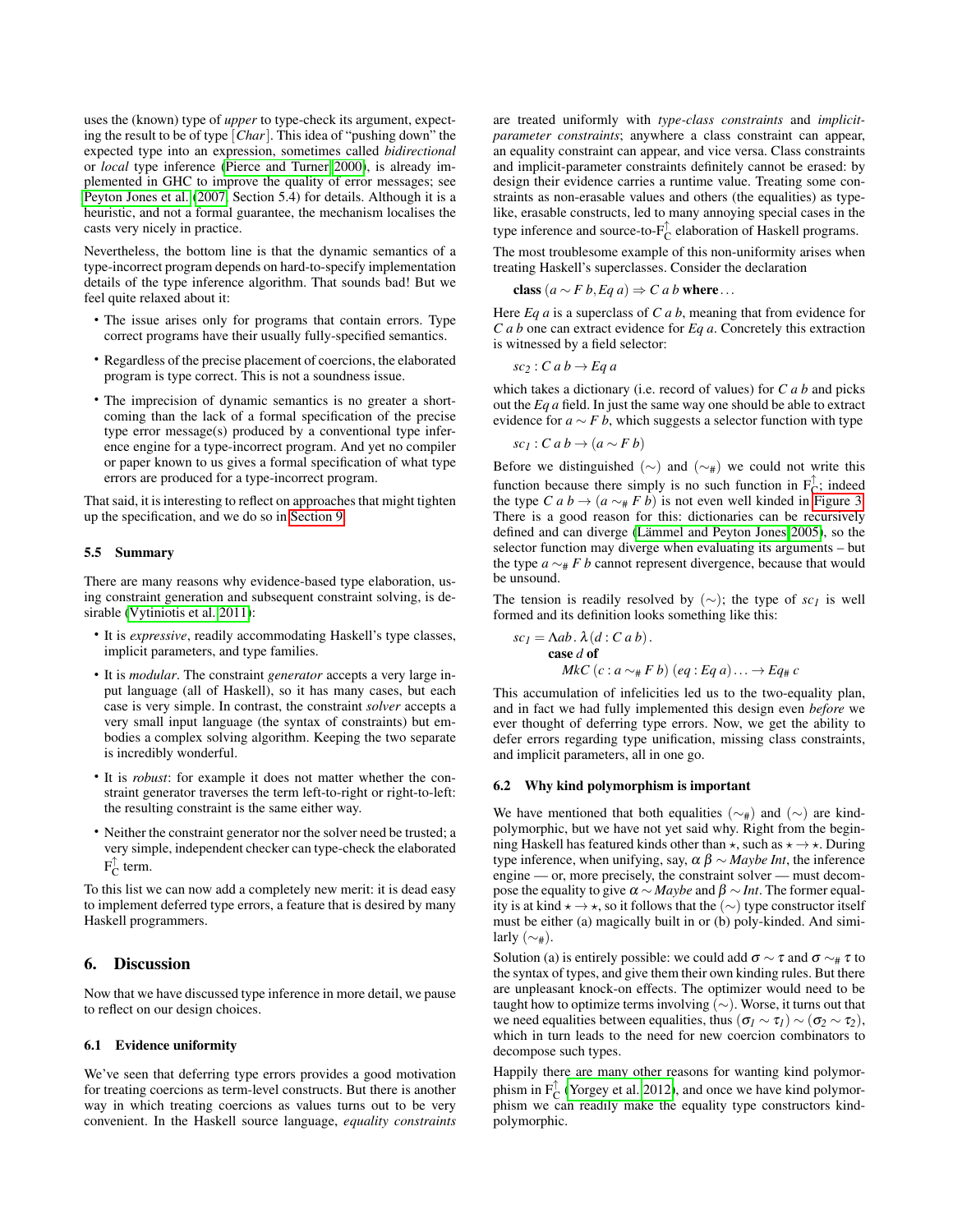## 6.3 What the Haskell programmer sees

A salient feature of Haskell's qualified types (type classes, implicit parameters, equality constraints) is that the type inference engine fills in the missing evidence parameters. So if  $f$  has type

$$
f: (Num\ b, a \sim F\ b) \Rightarrow a \to b \to b
$$

then given a source-language call (*f e<sup>1</sup> e2*), the type inference will generate the elaborated call (*f*  $\sigma \tau d c e_1 e_2$ ), where  $\sigma$  and  $\tau$  are the types that instantiate *a* and *b*, and *d* and *c* are evidence terms that witness that *Num*  $\tau$  holds and that  $\sigma \sim F \tau$ , respectively.

One might wonder whether one can (in Haskell) also write

$$
g::(a\sim_{\#} F b)\Rightarrow a\to b\to b
$$

and have the above evidence-generation behaviour. No, you cannot. The whole point of the  $(\sim)$  type is that it can be treated uniformly with other evidence (bound in letrec, returned as a result of a call), whereas ( $\sim_{\#}$ ) cannot. So in the source language  $\sigma \sim_{\#} \tau$  is not a type constraint you can write before the "⇒" in a Haskell type, and have it participate in constraint solving. The entire constraint generation and solving process works exclusively with well-behaved, uniform, boxed constraints. Only when constraint solving is complete does  $(\sim_{\#})$  enter the picture, as we discuss next.

## <span id="page-7-0"></span>7. Optimizing equalities

We now have a correct implementation, but it looks worryingly expensive. After all, the constraint generation/solving process may generate a program littered with coercion bindings and casts, all of which are invisible to the programmer, have no operational significance, and merely ensure that "well typed programs don't go wrong". Yet each will generate a heap-allocated *Eq*# box, ready to be evaluated by *cast*. Happily, almost all of these boxes are eliminated by existing optimizations within GHC, as this section describes.

#### 7.1 Eliminating redundant boxing and unboxing

The fact that we have defined  $(\sim)$  as an ordinary GADT means that is fully exposed to GHC's optimizer. Consider a Haskell 98 program that turns out to be well typed. The constraint generator will produce many constraints that are ultimately solved by reflexivity, because the two types really are equal. Here is a typical case of an elaborated term:

$$
let (c: Char \sim Char) = m k Refl Char
$$
  

$$
in ... (cast e c) ...
$$

(Recall that *mkRefl* and *cast* were defined in [Section 4.2.](#page-3-1)) As it stands, the let will heap-allocate a thunk which, when evaluated by the *cast*, will turn out to be an  $Eq_{#}$  constructor wrapping a reflexive coercion  $\langle Char \rangle$ . All this is wasted work. But GHC's optimizer can inline the definitions of *mkRefl* and *cast* from Section [4.2](#page-3-1) to get

$$
\begin{aligned} \text{let } (c: Char &< Char) = Eq_{\#} \star Char Char \langle Char \rangle \\ \text{in } \dots (\text{case } c \text{ of } Eq_{\#} c' \rightarrow e \triangleright c'). \end{aligned}
$$

Now it can inline *c* at its use site, and eliminate the case expression, giving

$$
\ldots (e \triangleright \langle Char \rangle) \ldots
$$

Remembering that primitive casts  $(\triangleright)$  can be erased, we have eliminated the overhead. Moreover, the optimizations involved have all been in GHC for years; there is no new special purpose magic.

What happens when a deferred type error means that a cast cannot, and should not, be erased? Consider once more the  $F_C^{\uparrow}$  term

let 
$$
(c : Char \sim Bool)
$$
 = error "Couldn't match..."  
in *snd* (*True*, *(cast 'a' c)* && *False*)

Now, simply by inlining *cast* and *c*, the optimizer can transform to

$$
snd (True, (case error " ... " of {Eq# c \rightarrow 'a' \triangleright c})
$$
  
&& False)

After inlining (&&), and simplifying case-of-*error* to just a call of *error*, both standard transformations in GHC's optimizer) we get

$$
snd (True, error "...")
$$

Even erroneous programs are optimized by removing their dead code! The point is this: by exposing the evaluation of coercions, we allow the *existing* optimizer transformations to work their magic.

#### 7.2 Equalities and GADTs

Let us reconsider the GADT example given in [Section 3.2:](#page-3-4)

**data** 
$$
T
$$
  $a$  **where**  
\n $T_1$  ::  $Int \rightarrow T$   $Int$   
\n $T_2$  ::  $a \rightarrow T$   $a$ 

There we said that the constructor  $T_I$  is typed thus:

$$
T_I: \forall a \,.\,(a \sim_{\#} Int) \rightarrow Int \rightarrow T\,a
$$

That is true in System  $F_C^{\uparrow}$ . But the Haskell programmer, who knows only of the type  $\sigma \sim \tau$ , considers  $T_I$  to have this type:

$$
T_1 :: \forall a \cdot (a \sim Int) \to Int \to T \, a
$$

It would be perfectly sound to adopt the latter type for  $T_I$  in the elaborated program; for example, function *f* from [Section 3.2](#page-3-4) would be elaborated thus:

$$
f = \Lambda a \cdot \lambda(x : T a).
$$
  
\n**case** x **of**  
\n
$$
T_1 (c : a \sim Int) (n : Int)
$$
\n
$$
\rightarrow cast (Cons (n + 1) Nil) (mkSym [c])
$$
\n
$$
T_2 v \rightarrow Nil
$$

Since an argument of type *a* ∼ *Int* has a lifted type with a boxed representation, it would take up a whole word in every  $T_I$  object. Moreover, since  $c$  is bound by the pattern match, the **case** expression in *mkSym* will not cancel with an *Eq*# box in the binding for *c*. This is not good! What has become of our zero-overhead solution?

The solution is simple: we desugar GADTs to contain *unlifted*, rather than *lifted*, equalities. We can do this in such a way that the Haskell programmer still sees only the nice well-behaved (∼) types, as follows. First, in the elaborated program the type of *T<sup>1</sup>* is:

$$
T_I: \forall a \,.\,(a \sim_{\#} Int) \rightarrow Int \rightarrow T\,a
$$

However, the elaborator replaces every source-language call of *T<sup>1</sup>* with a call of a constructor wrapper function, *T1wrap*, defined like this:

$$
\begin{aligned}\nT1wrap: \forall a \cdot (a \sim Int) \to Int \to T a \\
T1wrap = \Lambda(a : \star) \cdot \lambda(c : a \sim Int) \cdot \lambda(n : Int).\n\end{aligned}
$$
\n
$$
\begin{aligned}\n\text{case } c \text{ of } Eq_{\#} c_1 \to T_1 c_1 n\n\end{aligned}
$$

The wrapper deconstructs the evidence and puts the payload into  $T_I$  where, since it is erasable, it takes no space.

Dually, a source-program pattern match is elaborated into a  $F_C^{\uparrow}$ pattern match together with code to re-box the coercion. So our function *f* is elaborated thus:

$$
f = \Lambda a \cdot \lambda (x : T a).
$$
  
**case** x **of**  

$$
T_1 (c_1 : a \sim_{\#} Int) (n : Int)
$$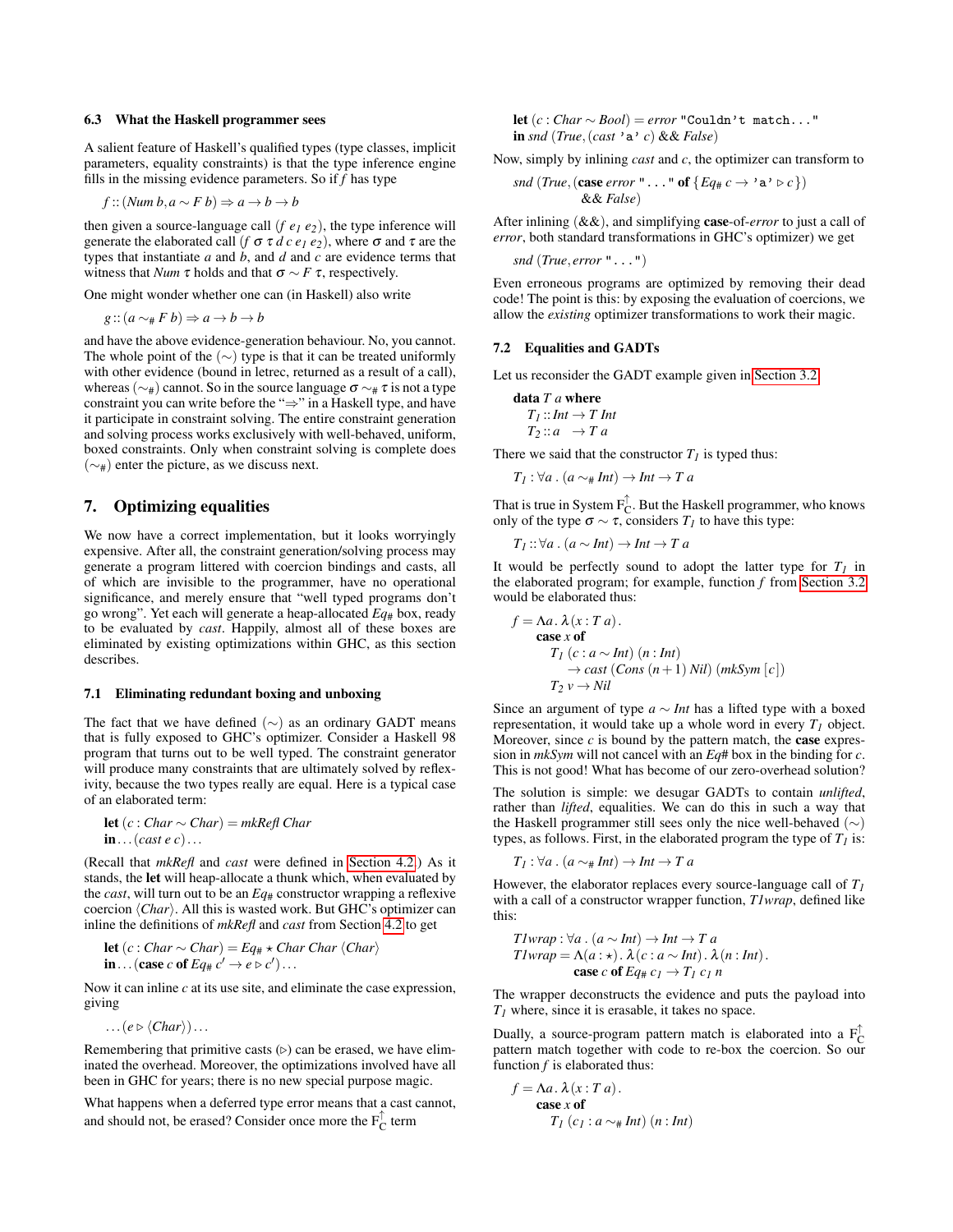$$
\rightarrow \text{let } c = Eq_{\#} c_1 \quad - \text{Re-boxing}
$$
\n
$$
\text{in } cast \text{ (Cons } (n+1) \text{ Nil}) \text{ (mkSym } [c])
$$
\n
$$
T_2 v \rightarrow Nil
$$

Now the earlier optimizations will get rid of all the boxing and unboxing and we are back to nice, efficient code. The technique of unboxing strict arguments on construction, and re-boxing on pattern matching (in the expectation that the re-boxing will be optimized away) is precisely what GHC's UNPACK pragma on constructor arguments does. So, once more, coercions can hitch a free ride on some existing machinery.

#### 7.3 How much is optimized away?

We have argued that the boxing and unboxing, introduced in the elaborated program by the type checker, will largely be eliminated by standard optimizations. But not always! Indeed that is the point: the main reason for going to all of this trouble is to handle smoothly the cases (deferred type errors, recursive dictionaries) when equalities cannot, and should not, be erased. But still, one might reasonably ask, can we offer any guarantees at all?

Consider a type-correct Haskell program that contains (a) no equality superclasses, and (b) no functions that take or return a value of type  $\sigma \sim \tau$ , apart from GADT constructors. This includes all Haskell 98 programs, and all GADT programs. After typechecking and elaboration to  $F_C^{\uparrow}$ , suppose that we inline every use of *mkRefl*, *mkSym*, etc, and the GADT constructor wrappers. Then

- Every use of a variable of type  $\sigma \sim \tau$  will be a case expression that scrutinises that variable, namely the unboxing case expressions in *mkRefl*, *mkSym*, etc, and GADT constructor wrappers.
- Every binding of an evidence variable of type  $\sigma \sim \tau$  will be a let whose right hand side returns a statically-visible  $Eq_{#}$  box.

By inlining these let-bound evidence variables at their use sites, we can cancel the **case** with the  $Eq_{#}$  constructors, thereby eliminating all boxing and unboxing. To illustrate, consider once more the elaboration of function  $f$  at the end of the previous subsection. If we inline *mkSym* and *cast* we obtain:

$$
f = \Lambda a \cdot \lambda (x : T a).
$$
  
\n**case** x of  
\n
$$
T_I (c_I : a \sim_{\#} Int) (n : Int)
$$
  
\n
$$
\rightarrow \text{let } c = Eq_{\#} c_I \text{ in } \text{--} \text{Re-boxing}
$$
  
\n
$$
\text{let } c_2 = \text{case } c \text{ of } Eq_{\#} c' \rightarrow Eq_{\#} (sym [c'])
$$
  
\nin case  $c_2$  of  
\n
$$
Eq_{\#} c'_2 \rightarrow Cons (n+1) Nil \triangleright c'_2
$$
  
\n
$$
T_2 v \rightarrow Nil
$$

The right hand side of *c<sup>2</sup>* comes from inlining *mkSym*, while the "case *c<sup>2</sup>* ..." comes from inlining *cast*. Now we can inline *c* in "case  $c \ldots$ ", and  $c_2$  in "case  $c_2 \ldots$ ", after which the cancellation of boxing and unboxing is immediate.

When does this *not* work? Consider exception (b) above, where a programmer writes a function that is explicitly abstracted over an equality:

$$
f: \forall a \, \ldotp \, F \, a \sim Int \Rightarrow [F \, a] \rightarrow Int
$$

$$
f \, x = head \, x + 1
$$

The elaborated form will look like this:

$$
f: \forall a \, . \, F \, a \sim Int \rightarrow [F \, a] \rightarrow Int
$$
  

$$
f = \Lambda a \cdot \lambda (c : F \, a \sim Int) \cdot \lambda (x : [F \, a]).
$$
  
head (cast x c) + 1

Since  $c$  is lambda-bound, there is no  $Eq<sub>#</sub>$  box for the *cast* to cancel with. However we can perform the same worker/wrapper split to this user-defined function that we did for constructors, thus

$$
f: \forall a \cdot F \, a \sim Int \rightarrow [F \, a] \rightarrow Int
$$
  
\n
$$
f = \Lambda a \cdot \lambda (c : F \, a \sim Int) \cdot \lambda (x : [F \, a]).
$$
  
\n**case**  $c$  **of**  $Eq_{\#} c' \rightarrow$   $fwrk c' x$   
\n
$$
fwrk : \forall a \cdot F \, a \sim_{\#} Int \rightarrow [F \, a] \rightarrow Int
$$
  
\n
$$
fwrk = \Lambda a \cdot \lambda (c' : F \, a \sim_{\#} Int) \cdot \lambda (x : [F \, a]).
$$
  
\n**let**  $c = Eq_{\#} c'$  **in**  $head$   $(cast \, x \, c) + 1$ 

Now in *fwrk* the boxing and unboxing cancels; and dually we are free to inline the wrapper function *f* at its call sites, where the unboxing will cancel with the construction. This worker/wrapper mechanism is precisely what GHC already implements to eliminate boxing overheads on strict function arguments [\(Peyton Jones and](#page-11-14) [Santos 1998\)](#page-11-14), so it too comes for free. There *is* a small price to pay, however: the transformation makes the function strict in its equality evidence, and that in turn might trigger a deferred error message slightly earlier than strictly necessary. In our view this is a trade-off worth making. In our current implementation the worker/wrapper transform on equalities is only applied when the function really is strict in the equality; we have not yet added the refinement of *making* it strict in all equalities.

## 7.4 Summary

In short, although we do not give a formal theorem (which would involve formalizing GHC's optimizer) we have solid grounds, backed by observation of optimized code, for stating that the uniform representation of equality evidence can be successfully optimized away in all but the cases in which it cannot and should not be eliminated, namely for deferred type errors and functions that must accept or return term-level equalities (such as selectors for equality superclasses). Of course, introducing and then eliminating all these boxes does mean a lot more work for the compiler, but this has not proved to be a problem in practice.

## <span id="page-8-0"></span>8. Related work

## 8.1 Relation to hybrid and gradual typing

*Hybrid type checking* [\(Flanagan 2006\)](#page-10-4) refers to the idea of deferring statically *unproved* goals as runtime checks. Achieving similar effects, but arriving from the opposite end of the spectrum *soft typing* tries to elimiminate statically as many runtime checks as possible [\(Wright and Cartwright 1997\)](#page-11-15). There are two differences compared to our approach: First, in hybrid type checking typically only unsolved goals will be deferred whereas insoluble ones will be reported statically. In our case, insoluble and unsolved goals will be deferred. Second, unsolved goals will be deferred as *checks* in hybrid type systems, whereas they will remain errors in our system: Our treatment of coercions does not *replace* static type errors by runtime checks, but rather *delays* triggering a static error until the offending part of the program is evaluated, at runtime. For instance, consider the following program, which contains a static error but is compiled with -fdefer-type-errors:

$$
f :: \forall a \cdot a \to a \to a
$$
  

$$
f xy = x \&& y
$$

There is a static error in this program because *f* is supposed to be polymorphic in the type of its arguments *x* and *y*, which are nevertheless treated as having type *Bool*. At runtime, even if we evaluate the application of *f* on arguments of type *Bool*, such as *f True False* we will get a type error "Couldn't match type *a* with *Bool*", despite the fact that the arguments of *f are* of type *Bool* at runtime. In contrast, a truly dynamic type-check would not trigger a runtime error.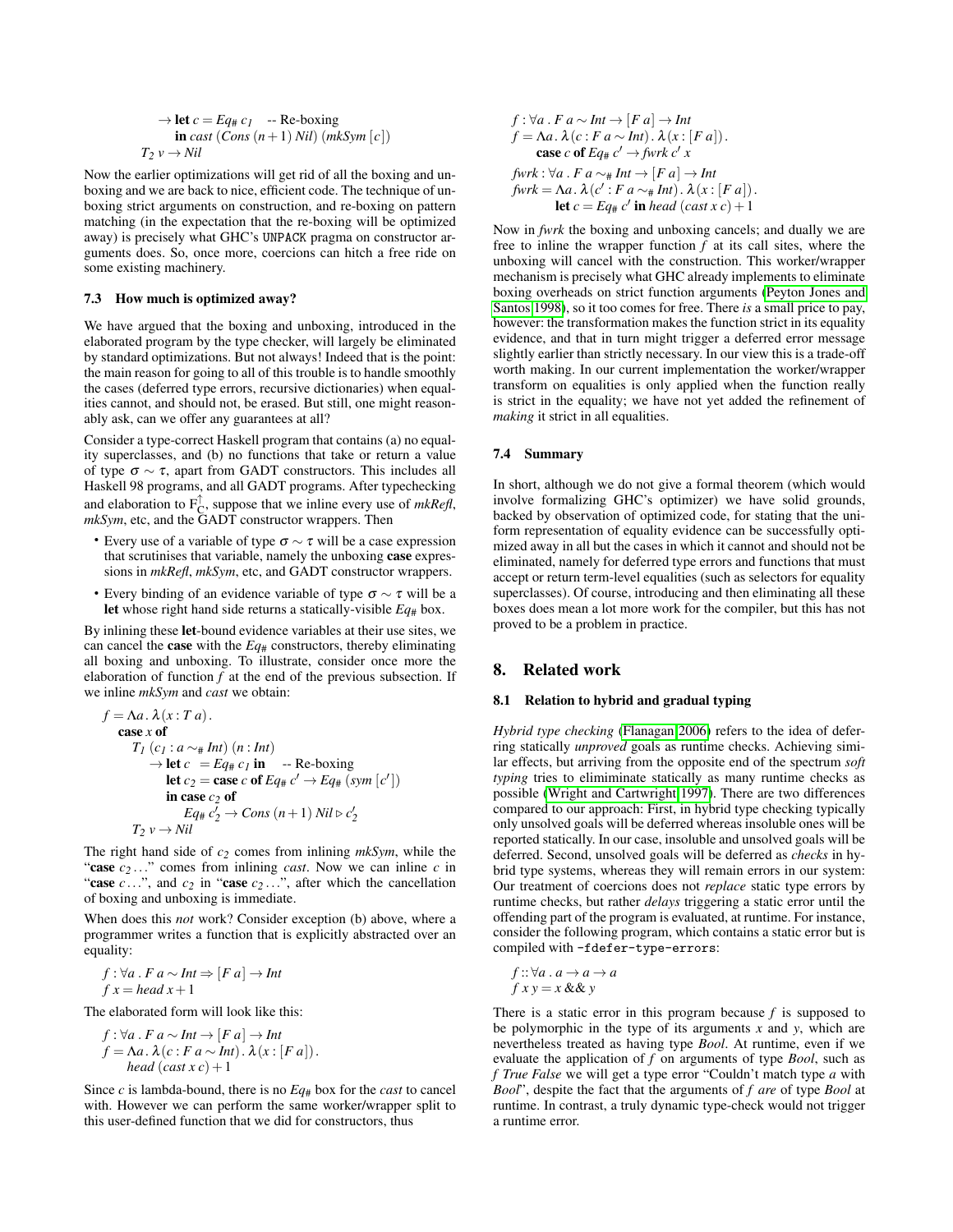In the context of GHC, there is no straightforward way to incorporate runtime checks instead of error triggers at runtime, unless dynamic type information is passed along with polymorphic types. Though systems with dynamic types and coercions have been studied in the literature [\(Henglein 1994\)](#page-10-5), we have not examined this possibility.

There is a large body of work on interoperating statically and dynamically typed parts of a program, often referred to as *gradual typing* [\(Ahmed et al. 2011;](#page-10-6) [Siek and Taha 2006;](#page-11-16) [Siek and Vachhara](#page-11-17)[jani 2008;](#page-11-17) [Tobin-Hochstadt and Felleisen 2006\)](#page-11-18). Typically, statically insoluble goals will be reported statically [\(Siek and Taha](#page-11-16) [2006\)](#page-11-16), whereas insoluble goals which perhaps arise from the potential interoperation of dynamic and static parts of the program will be wrapped with runtime checks. The main problem in gradual typing is to identify how to assign blame in case of a contract violation (or a dynamic type error). We have seen in [Section 5.3](#page-5-1) that non-determinism in the dynamic placement of the type error may well exist. Consequently it might be an interesting avenue to explore if ideas from gradual typing could help us specify a more predictable "blame assignment" for these deferred type errors. Note finally that previous work on type error slicing [\(Haack and Wells](#page-10-7) [2004\)](#page-10-7) has focused on identifying parts of a program that contribute to a type error and would be potentially useful for reducing this non-determinism both for static error messages and for better specifying the dynamic behaviour of an erroneous program.

## 8.2 Deferring type errors

DuctileJ is a plugin to the Java compiler that converts a normal Java program to one in which type checking is deferred until runtime [\(Bayne et al. 2011\)](#page-10-3). The authors provide an extensive discussion of the software engineering advantages of deferring type errors, under two main headings.

- During *prototyping*, programmers often comment out partly written or temporarily out-of-date code, while prototyping some new part. Commenting out is tiresome because one must do it consistently: if you comment out *f* you must comment out everything that calls  $f$ , and so on. Deferring type errors is a kind of lazy commenting-out process.
- During *software evolution* of a working system it can be burdensome to maintain global static type correctness. It may be more productive to explore a refactoring, or change of data representation, in part of a software system, and test that part, without committing to propagating the change globally.

We urge the reader to consult this excellent paper for a full exposition, and a good evaluation of the practical utility of deferring type errors both during prototyping and for software evolution.

Note however that although our motivations are similar, our implementation differs radically from that in DuctileJ. The latter works by a "de-typing" transformation that uses Java's runtime type information and reflection mechanisms to support runtime type checks. This imposes a significant runtime cost – the paper reports a slowdown between 1.1 and 7.8 times. In contrast, our implementation performs no runtime reflection and runs at full speed until the type error itself is encountered. The DuctileJ de-typing transformation is also not entirely faithful to the original semantics — unsurprisingly, the differences involve reflection — whereas ours is fully faithful, even for programs that involve Haskell's equivalent of reflection, the *Typeable* and *Data* classes. To be fair, many of the DuctileJ complexities go away because Haskell is a simpler language than Java. Further, GHC already implemented (the quite advance features of) kind polymorphism, coercions, and unboxing, which allowed us to piggyback -fdefer-type-errors onto the existing compiler implementation with very little effort.

Deferring type errors is also a valuable tool in the context of IDE development. In an IDE it is essential to provide feedback to the programmer even if the program has errors. The Visual Basic IDE uses a hierarchy of analysis to provide gradually more functionality depending on the type of errors present [\(Gertz 2005\)](#page-10-8). For instance, if there are type errors, but no parse errors, smart indentation and automatic code pretty-printing can already be applied. However, more complicated refactorings require type information to be available. Some IDEs use error-correcting parsers to be able to provide some functionality in the presence of parsing errors, but a type error will require a correction by the user before the IDE can offer functionality that depends on the availability of types. Deferring type errors allows the compiler to complete type checking without fixing the type errors, allowing for a Haskell IDE to remain functional even for programs that do not type-check.

### 8.3 Proof erasure

Coq [\(The Coq Team\)](#page-11-7) uses a *sort-based* erasure process by introducing a special universe for propositions, *Prop*, which is analogous to our *Constraint*# kind. Terms whose type lives in *Prop* are erased even when they are applications of functions (lemmas) to computational terms. This is sound in Coq, since the computation language is also strongly normalizing. Extending the computation language of  $F_C^{\uparrow}$  proofs or finding a way to restrict the ordinary computation language of  $F_C^{\uparrow}$  using kinds in order to allow it to construct *primitive* equalities is an interesting direction towards true dependent types for Haskell.

*Irrelevance-based* erasure is another methodology proposed in the context of pure type systems and type theory. In the context of Epigram, [Brady et al.](#page-10-9) [\(2003\)](#page-10-9) presented an erasure technique where term-level indices of inductive types can be erased even when they are deconstructed inside the body of a function, since values of the indexed inductive datatype will be simultaneously deconstructed and hence the indices are irrelevant for the computation. In the Agda language [\(Norell 2007\)](#page-11-6) there exist plans to adopt a similar irrelevance-based erasure strategy. Other related work [\(Abel 2011;](#page-10-10) [Mishra-Linger and Sheard 2008\)](#page-11-19) proposes erasure in the context of PTSs guided with lightweight programmer annotations. There also exist approaches that lie in between sort-based erasure and irrelevance-based erasure: for instance, in *implicit calculus of constructions* [\(Miquel 2001\)](#page-11-20) explicitly marked static information (not necessarily *Prop*-bound) does not affect computation and can be erased [\(Barras and Bernardo 2008\)](#page-10-11). In  $F_C^{\uparrow}$  the result of a computation cannot depend on the structure of an equality proof, by construction: there is no mechanism to decompose the structure of a coercion at all at the term-level. Hence a coercion value needs no structure (since it cannot be decomposed), which allows us to perform full erasure without any form of irrelevance analysis.

This idea – of separating the "computational part" of a proof-like object, which always has to run before we get to a zero-cost "logical part" – is reminiscent of a similar separation that A-normal forms introduce in refinement type systems, for instance [\(Bengt](#page-10-12)[son et al. 2008\)](#page-10-12) or the more recent work on value-dependent types [\(Borgstrom et al. 2011;](#page-10-13) [Swamy et al. 2011\)](#page-11-21). This line of work seems the closest in spirit to ours, with similar erasure concerns, and there is rapidly growing evidence of the real-world potential of these ideas – see for instance the discussion and applications reported by [Swamy et al.](#page-11-21) [\(2011\)](#page-11-21).

## <span id="page-9-0"></span>9. Future work and conclusions

*Error coercion placement* This paper has been about an *implementation* technique that uses first-class proof-like objects to al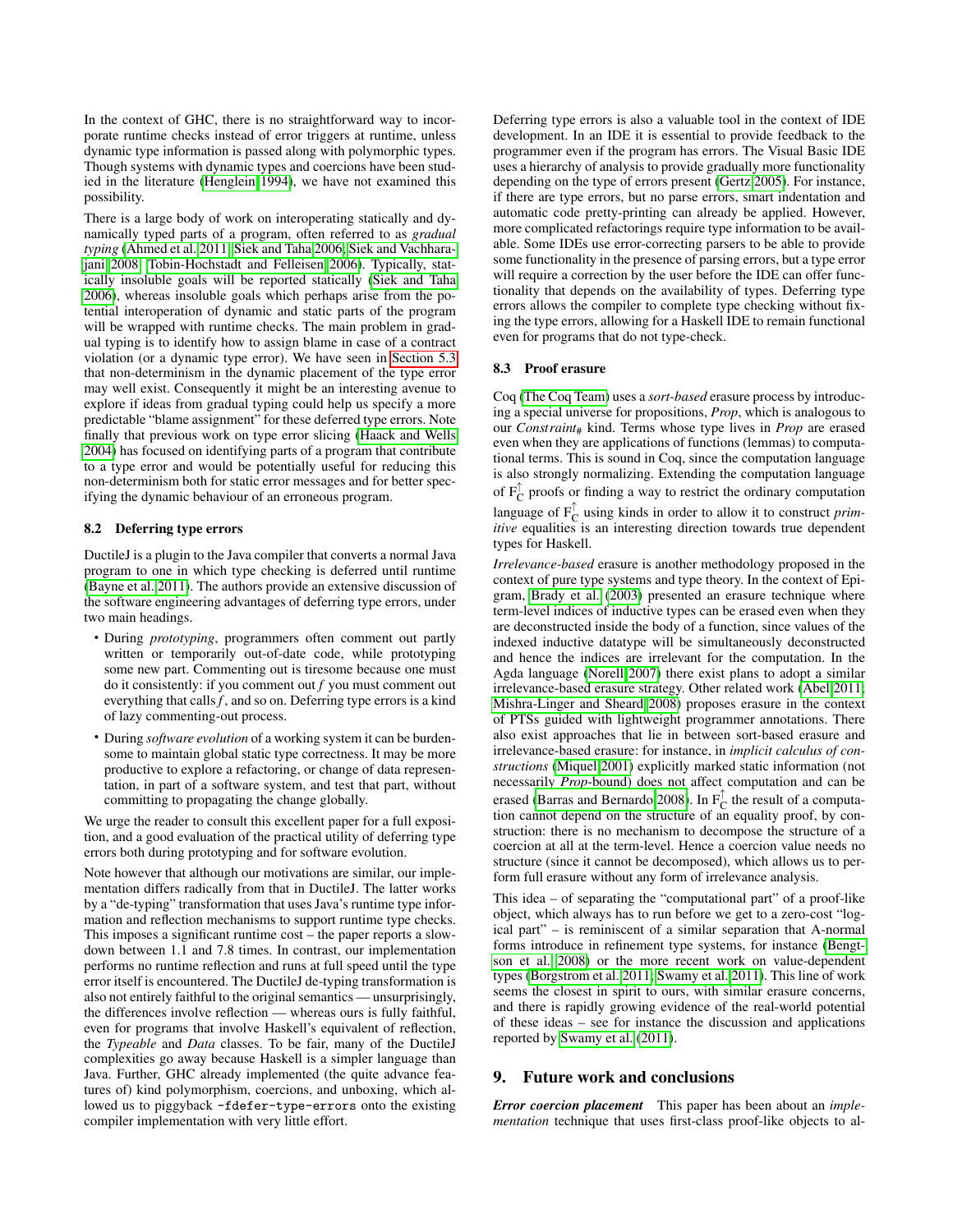low for deferred type errors with very low overhead. A natural next step would be towards a declarative specification of the "elaboration" process from source to a target language which specifies the placement of the deferred error messages on potentially erroneous sub-terms. Recent related work on coercion placement in the context of coercive subtyping is the work of [Luo](#page-11-22) [\(2008\)](#page-11-22) and [Swamy](#page-11-23) [et al.](#page-11-23) [\(2009\)](#page-11-23); these would certainly be good starting points for investigations on a declarative specification of deferring type errors. The canonical reference for coercion placement in a calculus with type-dynamic is the work of [Henglein](#page-10-5) [\(1994\)](#page-10-5), but it seems somewhat disconnected from our problem as we do not have currently any way of dynamically passing type information or executing programs that contain static errors but are safe dynamically.

In general, this problem seems very hard to tackle without exposing some of the operation of the underlying constraint solver. In the other direction, a principled approach to deferring type errors might actually provide *guidance* on the order in which constraints should be solved. For instance, when solving the constraints  $C_1 \cup C_2 \cup C_3$  arising from the expressions  $e_1, e_2$ , and  $e_3$  in the term if  $e_1$  then  $e_2$  else  $e_3$ , we might want to prioritise solving the constraint  $C_1$ . In this way, if an error is caused by the interaction of the expressions *e<sup>2</sup>* or *e<sup>3</sup>* with *e1*, we would still be able to execute the condition of the branch  $e_I$  before we emit a deferred type error for *e<sup>2</sup>* or *e3*. Otherwise we run the danger of the term *e<sup>2</sup>* or *e<sup>3</sup>* forcing some unification that makes constraint  $C_1$  insoluble, giving rise to an earlier error message (during evaluation of the condition term  $e_1$ ). However, it is not clear what should happen when  $C_2$  and  $C_3$ have a common unification variable, and there is freedom in deferring either one, for instance. Therefore this problem is certainly worth further investigation.

*The equality type* Internalizing definitional equality ( $\sim_{\#}$ ) as a type (∼) is pretty standard in languages with dependent types [\(Li](#page-11-24)[cata and Harper 2005\)](#page-11-24). For example, programming with first-class equality witnesses is sometimes convenient to avoid shortcomings of implementations of dependent pattern matching.

Recent work on higher-dimensional type theory [\(Licata and Harper](#page-11-25) [2012\)](#page-11-25) goes one step further to show that the  $(\sim)$  datatype can be *extended* with yet another constructor for term-level isomorphisms between types. Interestingly the usual definitional equality inference rules apply for this extended equality type. Moreover they show that the term language can be equipped with an equational theory that is rich enough, so that types enjoy canonical forms. Of course the language they address is simpler in some respects (no partiality or divergence, no polymorphism), nor is there a reduction semantics. In a real compiler, being able to extend the (∼) datatype with true computational isomorphisms and maintain soundness and providing a transparent treatment of these isomorphisms with minimal programmer intervention is an interesting direction for future research.

*Conclusions* In this paper we have proposed a simple and lightweight mechanism for deferring type errors, in a type-safe way that requires no program rewriting, and preserves the semantics of the program until execution reaches the part that contains a type error. We have shown that this can be done in an entirely safe way in the context of a typed intermediate language, and in fact without requiring any modifications to System  $F_C^{\uparrow}$  or the compiler optimizer. This work is fully implemented in GHC, where it has in addition greatly simplified the implementation of type inference and elaboration of Haskell to  $F_C^{\uparrow}$ .

## Acknowledgments

Particular thanks are due to Etienne Laurin, who suggested to us the idea of deferring type errors (GHC Trac [ticket 5624\)](http://hackage.haskell.org/trac/ghc/ticket/5624), although his implementation was very different to the one described here. We thank Stephanie Weirich and Brent Yorgey for their detailed comments and suggestions, and the ICFP reviewers for the helpful feedback.

This work has been partially funded by the Portuguese Foundation for Science and Technology (FCT) via the SFRH/BD/35999/2007 grant, and by EPSRC grant number EP/J010995/1.

## References

- <span id="page-10-10"></span>Andreas Abel. Irrelevance in type theory with a heterogeneous equality judgement. In *Foundations of Software Science and Computational Structures, 14th International Conference, FOSSACS 2011*, pages 57– 71. Springer, 2011.
- <span id="page-10-6"></span>Amal Ahmed, Robert Bruce Findler, Jeremy G. Siek, and Philip Wadler. Blame for all. In *Proceedings of the 38th annual ACM SIGPLAN-SIGACT Symposium on Principles of Programming Languages*, POPL '11, pages 201–214, New York, NY, USA, 2011. ACM. ISBN 978-1- 4503-0490-0. doi: 10.1145/1926385.1926409.
- <span id="page-10-11"></span>Bruno Barras and Bruno Bernardo. The implicit calculus of constructions as a programming language with dependent types. In *Foundations of Software Science and Computation Structure*, pages 365–379, 2008. doi: 10.1007/978-3-540-78499-9 26.
- <span id="page-10-3"></span>Michael Bayne, Richard Cook, and Michael Ernst. Always-available static and dynamic feedback. In *Proceedings of 33rd International Conference on Software Engineering (ICSE'11)*, pages 521–530, Hawaii, 2011.
- <span id="page-10-12"></span>Jesper Bengtson, Karthikeyan Bhargavan, Cédric Fournet, Andrew D. Gordon, and Sergio Maffeis. Refinement types for secure implementations. In *Proceedings of the 2008 21st IEEE Computer Security Foundations Symposium*, pages 17–32, Washington, DC, USA, 2008. IEEE Computer Society. ISBN 978-0-7695-3182-3.
- <span id="page-10-13"></span>Johannes Borgstrom, Juan Chen, and Nikhil Swamy. Verifying stateful programs with substructural state and Hoare types. In *Proceedings of the 5th ACM Workshop on Programming Languages meets Program Verification*, PLPV '11, pages 15–26, New York, NY, USA, 2011. ACM. ISBN 978-1-4503-0487-0.
- <span id="page-10-2"></span>Ana Bove, Peter Dybjer, and Ulf Norell. A brief overview of Agda — a functional language with dependent types. In *TPHOLs '09: Proceedings of the 22nd International Conference on Theorem Proving in Higher Order Logics*, pages 73–78, Berlin, Heidelberg, 2009. Springer-Verlag.
- <span id="page-10-9"></span>Edwin Brady, Conor McBride, and James McKinna. Inductive families need not store their indices. In Stefano Berardi, Mario Coppo, and Ferruccio Damiani, editors, *TYPES*, volume 3085 of *Lecture Notes in Computer Science*, pages 115–129. Springer, 2003.
- <span id="page-10-1"></span>Manuel M. T. Chakravarty, Gabriele Keller, and Simon Peyton Jones. Associated type synonyms. In *ICFP '05: Proceedings of the Tenth ACM SIGPLAN International Conference on Functional Programming*, pages 241–253, New York, NY, USA, 2005. ACM.
- <span id="page-10-0"></span>James Cheney and Ralf Hinze. First-class phantom types. CUCIS TR2003- 1901, Cornell University, 2003.
- <span id="page-10-4"></span>Cormac Flanagan. Hybrid type checking. In *Proceedings of the 33rd ACM SIGPLAN-SIGACT Symposium on Principles of Programming Languages*, POPL '06, pages 245–256, New York, NY, USA, 2006. ACM. doi: 10.1145/1111037.1111059.
- <span id="page-10-8"></span>Matthew Gertz. Scaling up: The very busy background compiler. *MSDN Magazine*, 6 2005. URL [http://msdn.microsoft.com/en-us/](http://msdn.microsoft.com/en-us/magazine/cc163781.aspx) [magazine/cc163781.aspx](http://msdn.microsoft.com/en-us/magazine/cc163781.aspx).
- <span id="page-10-7"></span>Christian Haack and J. B. Wells. Type error slicing in implicitly typed higher-order languages. *Science of Computer Programming*, 50:189– 224, March 2004. ISSN 0167-6423.
- <span id="page-10-5"></span>Fritz Henglein. Dynamic typing: syntax and proof theory. *Science of Computer Programming*, 22:197–230, June 1994. ISSN 0167-6423.